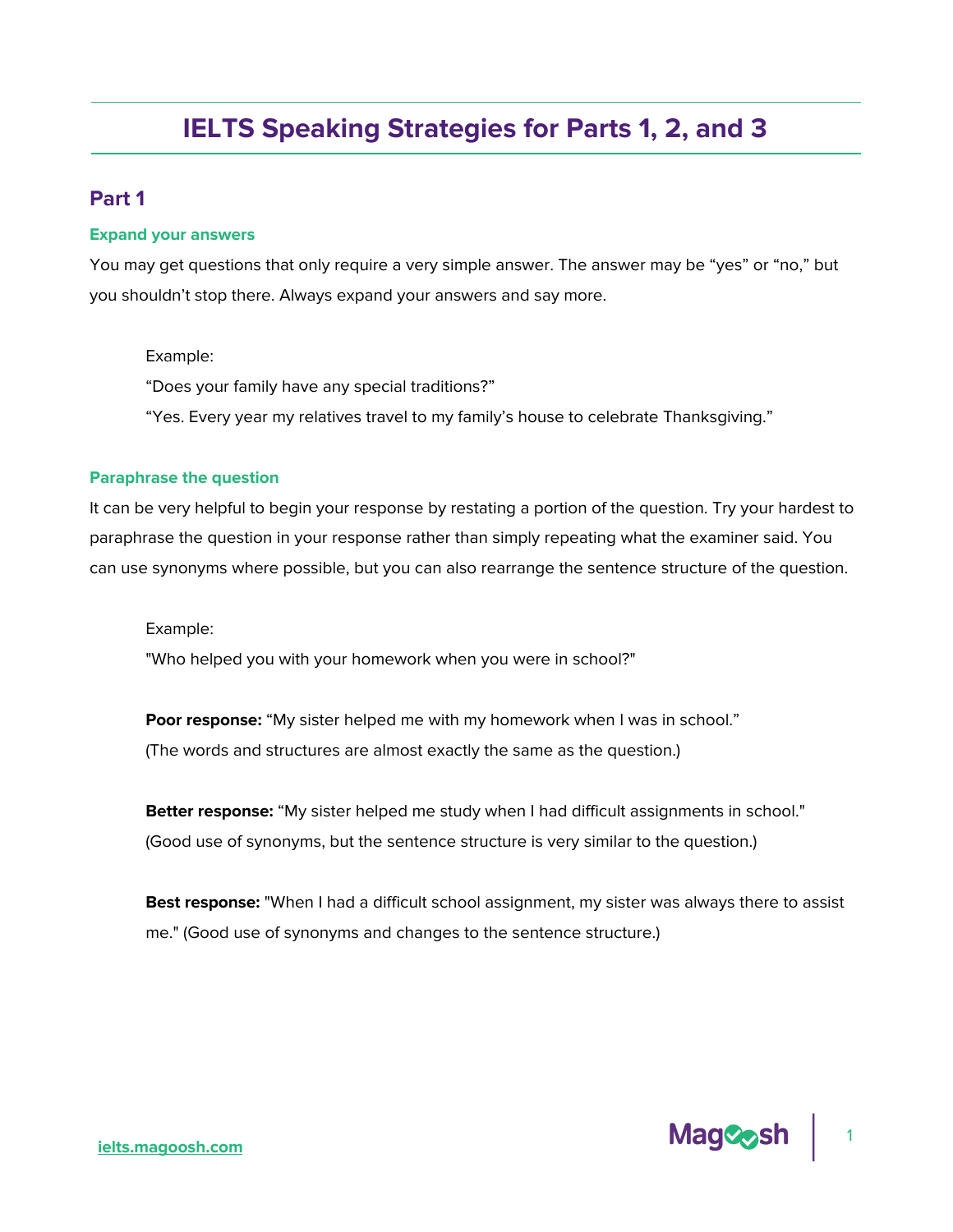#### **Stay on topic**

Don't allow your responses to wander away from the question the examiner asks you in Part 1. Your answers do not need to be long—a few sentences is fine. When you've answered a question, stop talking and let the examiner ask the next question.

If you're feeling nervous, it can be very easy to lose focus and take the conversation away from the original question. You may lose points for this. Also, the more you say beyond what's necessary, the more likely it is that you will make mistakes!

# **Part 2**

#### **Answer all of the questions**

Don't skip any of the questions listed on the topic card. Otherwise, you will be marked down for missing information.

#### **Stay focused**

Make sure you respond very directly to the prompts on the page, and don't discuss unrelated topics.

#### **Timing**

Use your preparation time to develop an answer to Feature 3 of your topic card. This part of the card requires an extended response with main points and supporting details. Do not waste time writing out notes for the first questions (Features 1 and 2). Use the topic card as a reminder of what you should say.

#### **Write simple notes**

You don't have time to write out lengthy notes in one minute. Even if you had more time, your examiner would penalize you for reading responses that you wrote out ahead of time. Write notes as reminders of what to say.

#### **Paraphrase**

As with other sections of the Speaking test, make sure you paraphrase anything that is similar to the language on your topic card. You will be marked down if you use too much language taken directly from the card.

**Mag&osh** 

2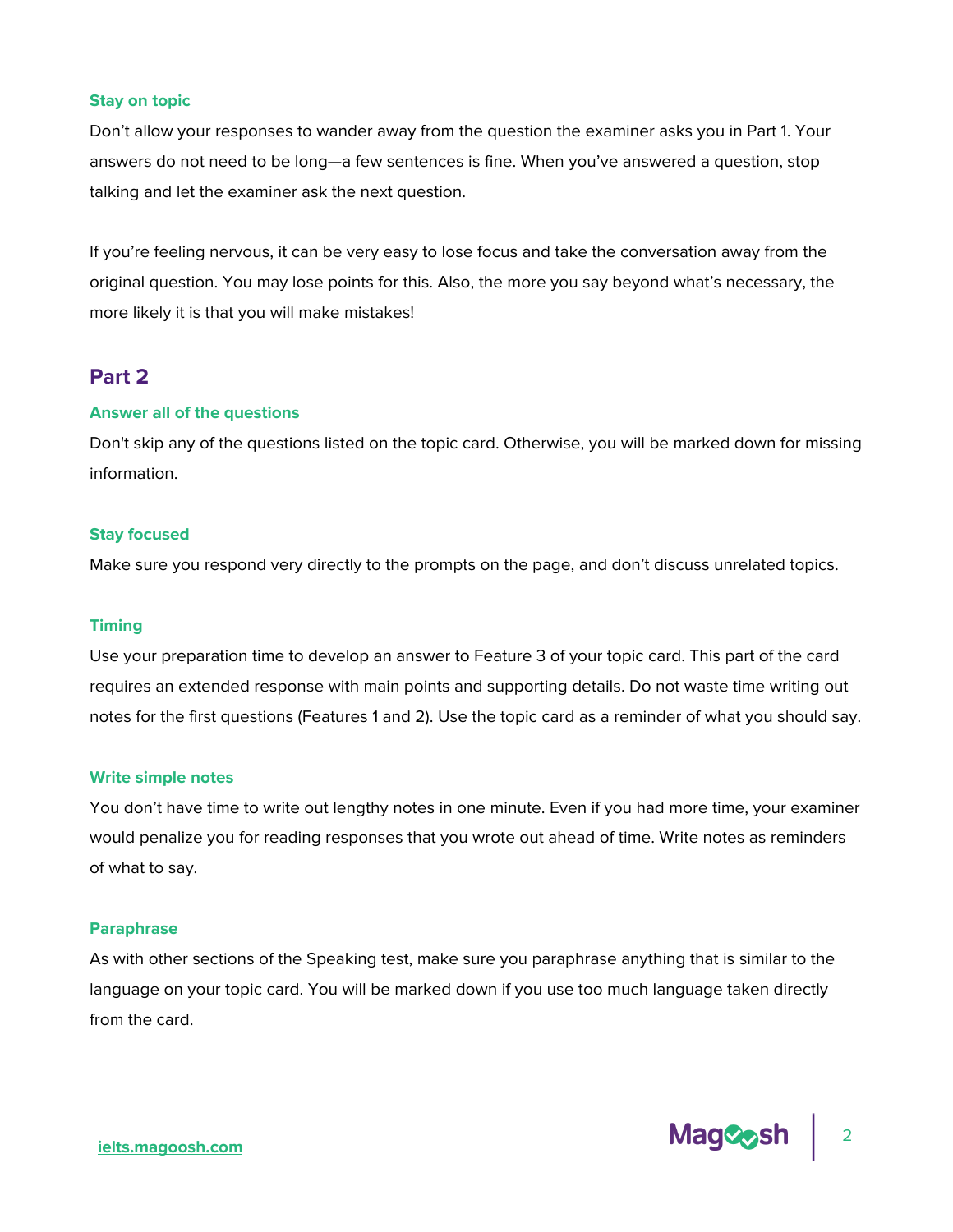# **Part 3**

## **Say what's easiest**

Part 3 questions normally require you to respond with your perspective on a topic. There are no "wrong" or "right" answers to these questions. Furthermore, keep in mind that your examiner is not grading your ideas. You are only graded on your ability to answer the questions appropriately in English.

### **Say what demonstrates your English**

Your Part 3 responses must always answer the questions directly, and they must be reasonable and logical. However, you are not required to express your "true" opinions. Since you don't have much time to think during Part 3, it is often better to go with the first thing that comes to mind. Your goal should be to provide fluent responses. That's it. As much as possible, respond by discussing ideas you know how to express in English so you can display your skills. Avoid saying things that you can't discuss fluently, even if those ideas would represent your perspective more accurately.

# **When necessary, buy some time to think**

The speed of Part 3 can be challenging. Sometimes, it may help you to slow things down so you can gather your thoughts before speaking. This is especially true if you don't fully understand the examiner's question.

It can lower your score if you have too many long pauses, or if you stumble over a lot of words. It can also lower your score if you simply repeat the examiner's question as you think of your answer.

Try to avoid this by using one of the tips below. They can help you to gain a few precious seconds to think about what you want to say! **NOTE:** You should only use these when truly necessary. Try your best not to use any of these tips more than once.

You can:

# **1. Ask the examiner to repeat the question.**

Example: "I want to make sure I understood the question. Could you please repeat it?"